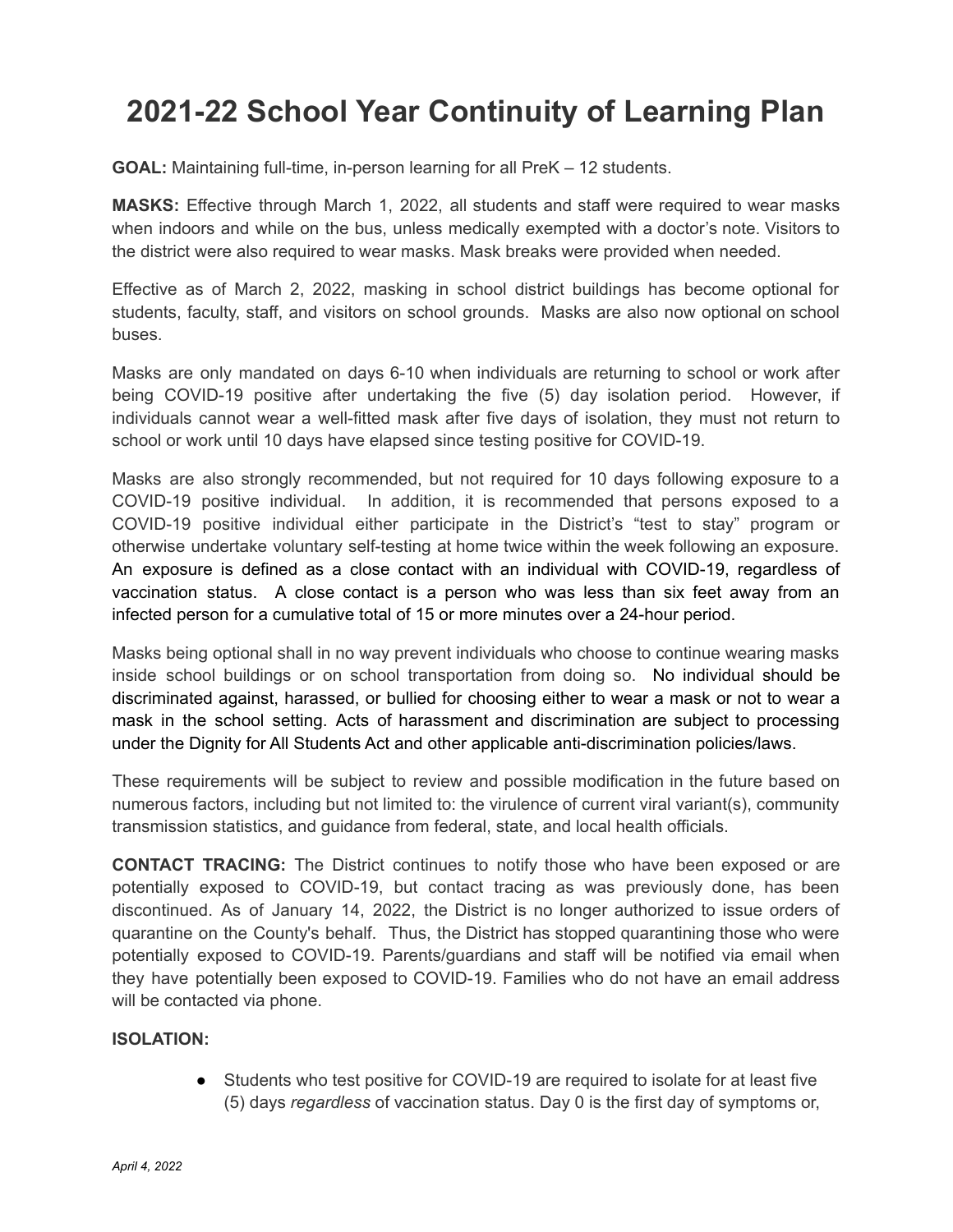for asymptomatic students, the day the COVID-19 test was performed. Per the CDC, isolation separates sick people with a contagious disease from people who are not sick.

- Parents/Guardians should inform known close contacts and complete the [Affirmation](https://coronavirus.health.ny.gov/system/files/documents/2022/01/affirmation_of_isolation_011222.pdfdocuments/2022/01/affirmation_of_isolation_011222.pdf) of Isolation
- Notify the school nurse.
- Students may attend school after the 5-day isolation provided:
	- Symptoms have improved
	- No vomiting, no diarrhea, and no fever for at least 24 hours without fever-reducing medication
	- A well-fitted mask must be worn in the school setting on days 6-10 following release from isolation in order to return to school.
		- Upon return, your child will need to eat lunch in a separate location for an additional five days (Days 6-10). When your child is done eating, they will rejoin their classmates for the remainder of the period.
	- If symptoms persist after day 5, further isolation will be required. Certain symptoms such as loss of taste and smell may persist for weeks or months after recovery and need not delay the end of isolation.
	- NYS DOH Guidance: New York State's [Approach](https://coronavirus.health.ny.gov/new-york-state-contact-tracing) to Isolation and Quarantine | [Department](https://coronavirus.health.ny.gov/new-york-state-contact-tracing) of Health
- If asymptomatic students develop symptoms *after* testing positive, the 5-day isolation period starts over. Day 0 is the first day of symptoms.
- If they are unable to wear a mask well-fitting mask at all times when around others, they must continue isolation for a full 10 days.
- **Regardless of vaccination status, it is essential you and your child are looking out for symptoms including sore throat, nasal congestion or runny nose, fever, cough, body aches, and fatigue. If any symptoms develop, please isolate your child immediately and seek testing.**

**TEST TO STAY:** The District's Test to Stay (TTS) program is now purely voluntary and will not be a condition of continued attendance upon instruction. The following individuals may choose to participate in the District's TTS program:

- Unvaccinated, asymptomatic students if they have a close contact reported by the parent, or if the school becomes aware of a close contact.
- Vaccinated, asymptomatic students who are eligible for a booster but are not yet boosted if they have a close contact reported by the parent, or if the school becomes aware of a close contact.
- At-risk student and staff populations that have close contact at school.
- The District may utilize TTS in situations when an additional layer of mitigation may be warranted (i.e., a cluster of positive cases occurring in a school or classroom).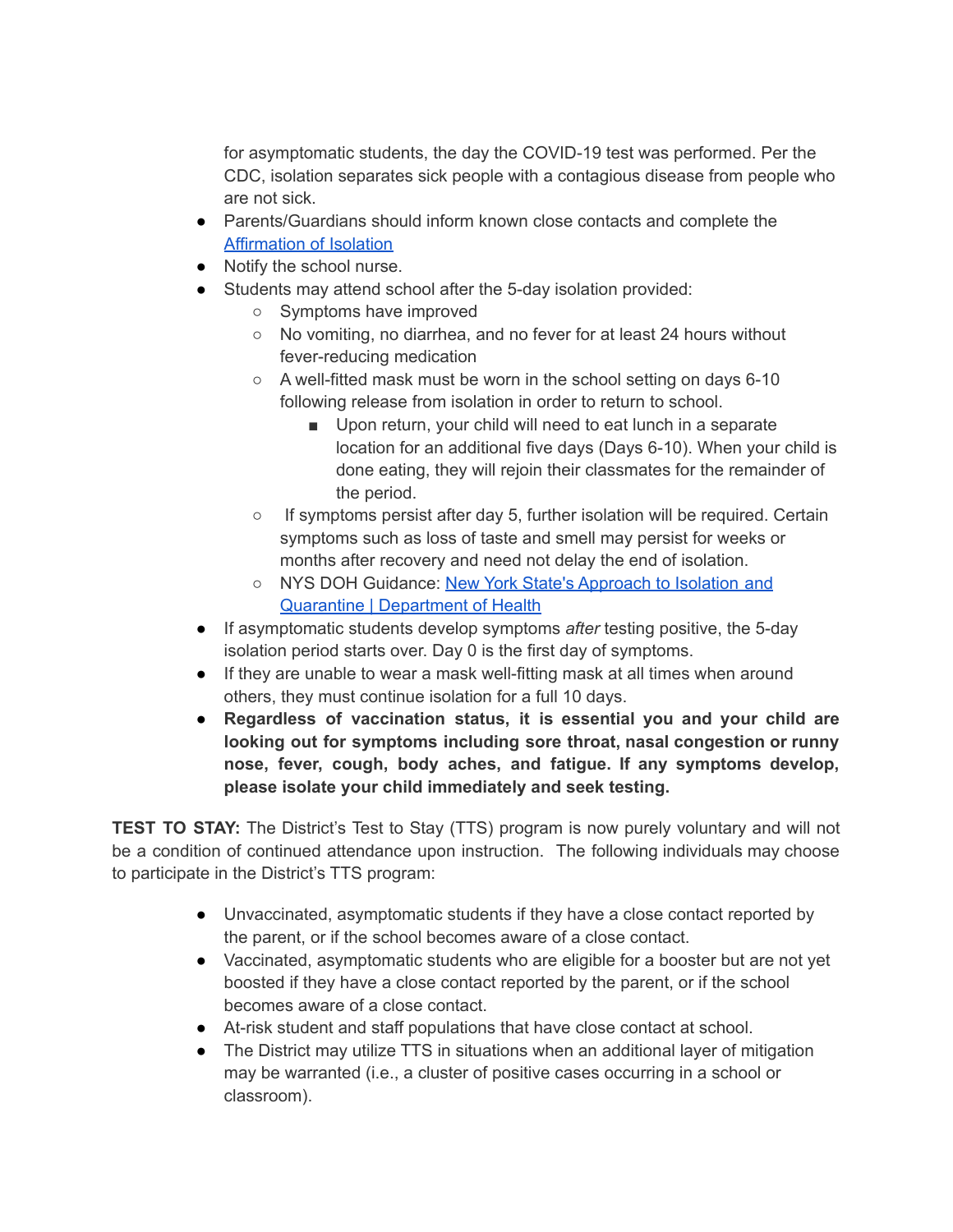**INSTRUCTION: ISOLATION/QUARANTINE:** Students who must isolate/or who have chosen to self-quarantine (based upon parental decision making) in grades 3-12 are able to "audit" classes by logging on to a Google Hangout and listening to the lesson. Digital resources on Google Classroom are also available. Students in grades PreK-2 receive independent asynchronous instructional materials from their classroom teachers. This is a combination of digital resources on Seesaw or Google Classroom along with physical supplies that are sent home or picked up at the school. Individual classroom teachers reach out to families of students who must isolate/quarantined to coordinate specific asynchronous learning activities and expectations on a case-by-case basis.

Our staff across all school buildings communicate with families through phone and/or email for the duration of each student's isolation/quarantine. Over the course of your child's isolation/quarantine period, please feel free to reach out to their teachers to ensure that they are getting everything they need to stay on top of their academics.

**POSITIVE CASE NOTIFICATIONS:** Numbers of positive cases and close contacts in our schools are posted on our COVID [Information](https://www.millbrookcsd.org/domain/233) page. Parents/guardians of a student exposed (close contact - see definition above) to a COVID-positive person are notified via email. An exemption in the K-12 indoor classroom setting, the close contact definition excludes students who were within 3 to 6 feet of an infected student if both the infected student and the exposed student(s) correctly and consistently wore well-fitting masks the entire time. This exception does not apply to teachers, staff, or other adults in the indoor classroom setting. If your child is deemed a close contact, you will be notified by email. Families who do not have an email address will be contacted via phone. District-wide notifications will continue to be sent.

**PERSONAL HYGIENE:** Handwashing and sanitizing protocols established in the 2020-21 school year continue.

**VENTILATION:** Maximizing airflow in buildings continues.

**CLEANING**: Cleaning protocols established in the 2020-21 school year continue.

**NUTRITION:** ALL students 18 and under will receive breakfast and lunch FREE OF CHARGE during the 2021-22 school year. Families eligible for the free and reduced lunch program are encouraged to complete those applications in order to receive other benefits. Additionally, district funding is improved based on these applications.

**LUNCH:** Students are socially distanced while eating to the maximum extent possible. The district encourages lunch outdoors, weather permitting.

**TRANSPORTATION:** Masks while on the bus are now optional. Social distancing is not guaranteed on our buses. Parents are encouraged to continue dropping off/picking up their child/ren if possible.